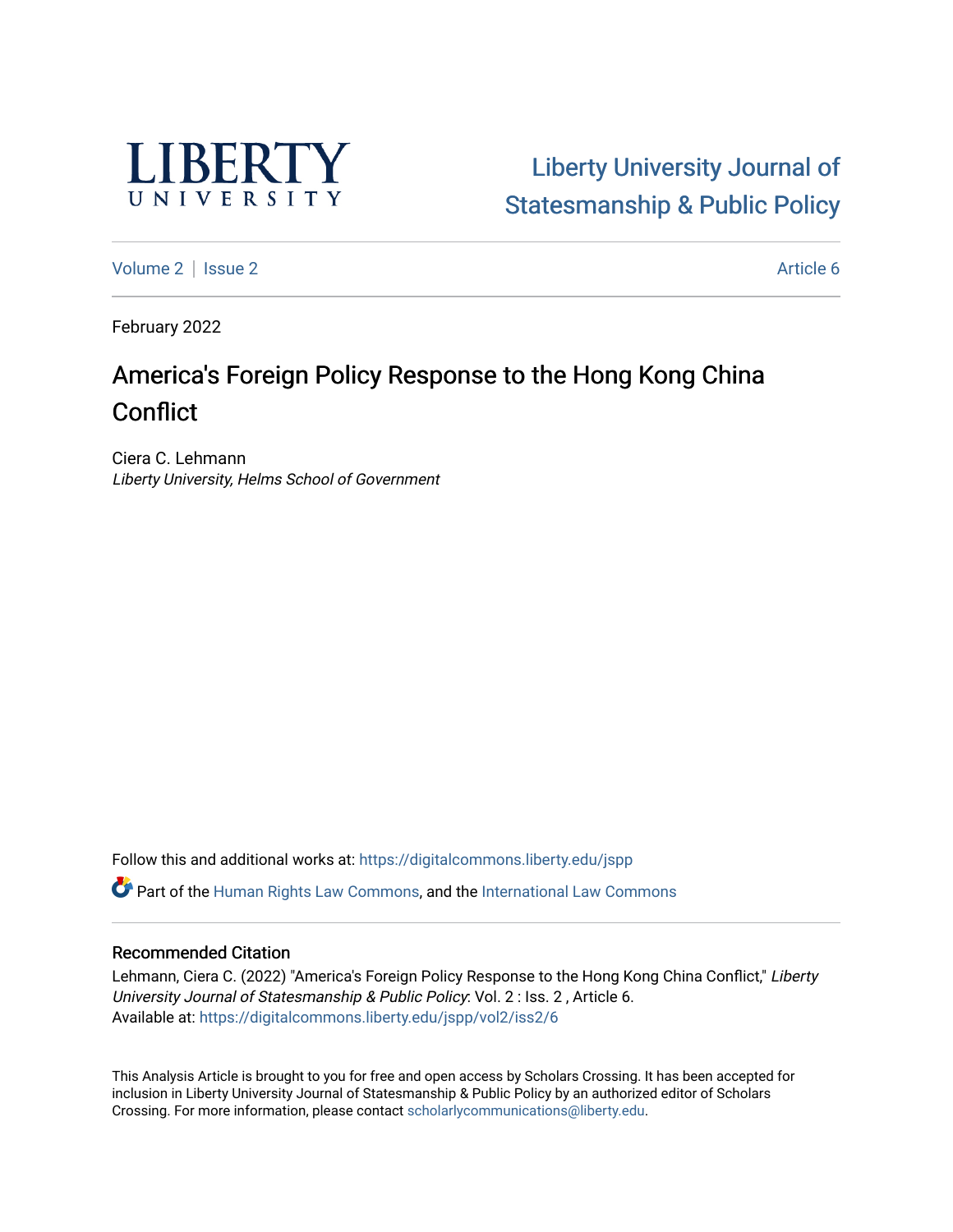For the past five years, the international community has watched the former British colony, Hong Kong, in its fight for democracy and retainment of autonomy without the infringement of Beijing. While Hong Kong has remained an important trade partner to the United States and Washington D.C. has supported its autonomy, it is still under China's rule, and American relations with China, though progress has been made, are currently very strained. Can anything truly be done for China's rebel city? It is imperative to understand the United States' foreign policy record and understand its relationship with Hong Kong and China in order to determine if there is a possible course of action involving the U.S. For years, scholars and international relations professionals have greatly debated whether the U.S. should involve itself in foreign affairs. While the debate continues, one thing is certain: the U.S. is a leader in world affairs – from Afghanistan withdrawal to talks with Russia, the international community watches its every move.

Considering this, the U.S. must act carefully, but also resolutely because it is a beacon of freedom throughout the world, and as such, its foreign policy must reflect this in unwavering support of liberty. Liberty not only for the people of Hong Kong but for people everywhere. Interaction with China is indeed interacting with authoritarianism itself. Washington must not act in ignorance. The reality is that China has no regard for the Sino-British Joint Declaration Treaty in the same way it does not care to address its glaring issues regarding human rights violations. According to Doug Bandow of the Cato Institute, Hong Kong cannot be saved, much less restored to its former status.<sup>1</sup> Despite this, the United States does have influence, and this course of influence must be set to pressuring China itself, demonstrating a push against authoritarianism so that people can live free.

### **Hong Kong and China**

In 1997, Great Britain handed her colony, Hong Kong, back over to the control of China. For the next fifty years, the former British colony was to co-exist with mainland China as "One Country, Two Systems." Under this system, Hong Kong maintained a certain level of autonomy and quickly became an economic powerhouse; in fact, from 1995 to 2020, the former British colony's economy was considered the freest in the world.<sup>2</sup> The structure of Hong Kong's relationship with China is Basic Law, which since the handover, has been considered the miniconstitution of Hong Kong.<sup>3</sup> Basic Law has been regarded as a promise from China that Hong Kong could maintain the way of life it possessed under Britain for the next five decades.<sup>4</sup> It created the understanding that Hong Kong would deal with its own internal affairs, while Beijing handled external issues and defense.<sup>5</sup> However, Beijing has begun to reach deeper into Hong Kong before the end of the fifty-year agreement.

Despite the level of freedom and significant autonomy that Hong Kong possessed, there was always an underlying current of debate about whether Beijing would keep its word and the Basic Law. These concerns proved correct in 2014, when the Umbrella Movement emerged demanding that Beijing respect the democratic freedoms of Hong Kong.<sup>6</sup> In 2019 protests began

<sup>1</sup> Doug Bandow, "America Can't Save Hong Kong," *Cato Institute,* June 4, 2020, https://www.cato.org/commentary/america-cant-save-hong-kong.

<sup>&</sup>lt;sup>2</sup> "2021 Index of Economic Freedom," 2021, https://www.heritage.org/index/.

<sup>&</sup>lt;sup>3</sup> Tsoi, "What is Hong Kong's Political Controversy About?"

<sup>4</sup> Ibid.

<sup>5</sup> Ibid.

<sup>6</sup> Lau Yiu-Man, "Hong Kong and the Independence Movement that Doesn't Know Itself."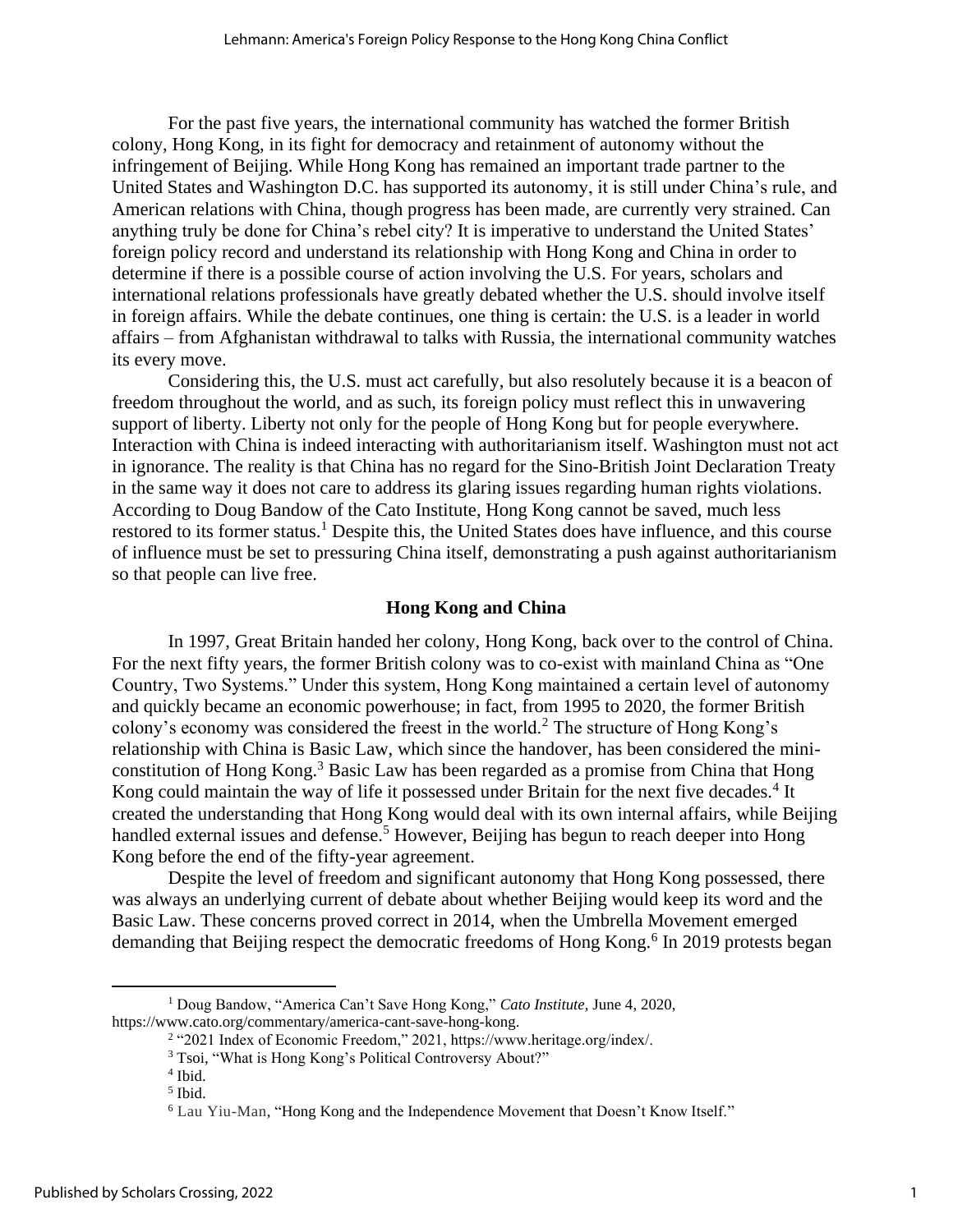again against the proposed extradition bill, which Hong Kong citizens claimed to be the mainland's infringement on their political system. The bill would allow any suspect from Hong Kong to be extradited to the mainland and be subject to Beijing's unjust legal system.<sup>7</sup> While Hong Kongers have some hope of a fair trial in Hong Kong, on the mainland, the justice system is a tool used to silence those who show signs of opposition. Most recently, Beijing has passed a national security law in June 2020, further intensifying fears of subduing Hong Kong into complete submission.<sup>8</sup> The national security law condemns "terrorism, subversion, secession, and collusion with foreign power" but defines them very broadly, which critics note, strongly suggests was done so with the express intent of cracking down on protestors.<sup>9</sup> Additionally, the law which bypassed the Hong Kong legislature makes provision for a security force in Hong Kong established by Beijing, as well as Beijing-appointed judges for national security cases.<sup>10</sup> In the face of these events, lawmakers and activists who support democracy and autonomy in Hong Kong have proclaimed their fears of "the end of Hong Kong."<sup>11</sup>

# **U.S. Foreign Policy Toward Hong Kong: Why It Matters**

The first 200 years of American history was characterized by isolationism and noninterventionism, as seen in the Monroe Doctrine, wherein President Monroe stated, "in the wars of the European powers, in matters relating to themselves, we have never taken part nor does it comport with our policy to do so. It is only when our rights are invaded, or seriously menaced, that we resent injuries, or make preparation for our defense."<sup>12</sup> This isolationist philosophy established in the Monroe Doctrine remained a cornerstone for US foreign policy throughout nineteenth century and all the way up to the twentieth century. Towards the end of the second World War, however, American foreign policy began to shift. A quasi-isolationism demonstrated that the United States had international interest, but did not want to lose the liberty of acting on foreign policy as it wanted.<sup>13</sup> This was particularly evident between the World Wars when the U.S. did not give its full support to the League of Nations.<sup>14</sup> The Lend-Lease Act established by FDR during WWII further solidified this approach by directing such aid as food and ammunition without actually compromising U.S. neutrality. In the wake of the events of WWII, the U.S. adopted interventionism and gained an active role in leading world affairs,<sup>15</sup> as evidenced in the establishment of NATO and involvement in the Cold War. This method of foreign policy was primarily driven by a motivation to prevent further spread of communist ideology.<sup>16</sup>

<sup>7</sup> Jeff Li, "Hong Kong-China Extradition Plans Explained," *BBC News*, December 13, 2019, https://www.bbc.com/news/world-asia-china-47810723.

<sup>8</sup> Albert and Maizland, "Democracy in Hong Kong."

<sup>&</sup>lt;sup>9</sup> Ibid.

<sup>10</sup> Ibid.

 $11$  Ibid.

<sup>&</sup>lt;sup>12</sup> "Historic Documents: The Monroe Doctrine," USHistory.org, n.d.,

https://www.ushistory.org/documents/monroe.htm.

<sup>13</sup> "The History of American Foreign Policy," Lumen, n.d., https://courses.lumenlearning.com/boundlesspoliticalscience/chapter/the-history-of-american-foreign-policy/.

<sup>&</sup>lt;sup>14</sup> "The History of American Foreign Policy."

 $15$  Ibid.

<sup>16</sup> Ibid.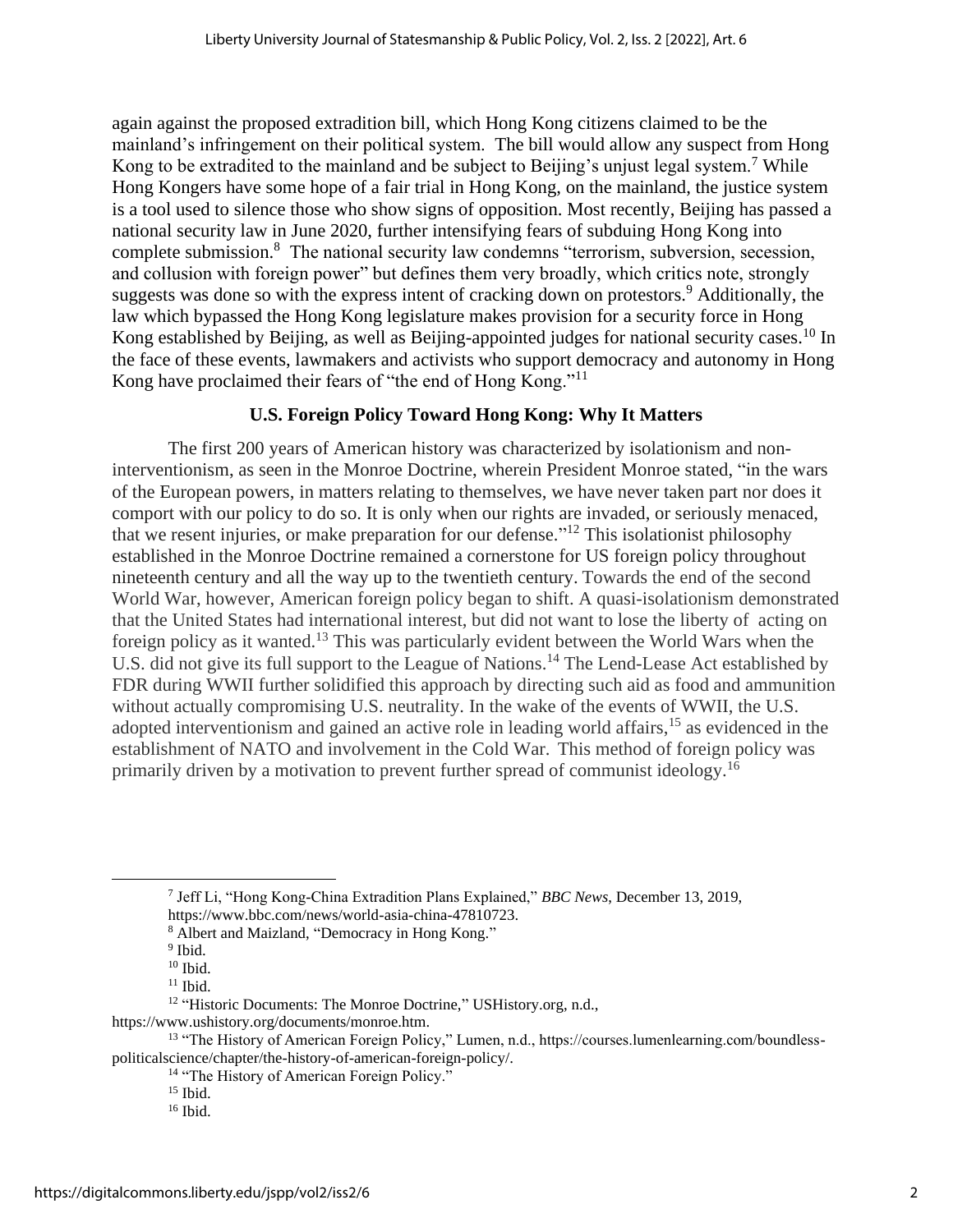Despite the United States' influential role in international affairs, it has possessed little, if any say at all, in the trajectory of Hong Kong's relationship with Beijing.<sup>17</sup> Washington's initial statement toward Hong Kong is stated in the U.S.-Hong Kong Policy Act of 1992 and grounded in the determination to promote Hong Kong's prosperity, autonomy, and way of life. In May of 2020, however, (following the Beijing's initial crackdown on Hong Kong) Secretary of State Mike Pompeo stated that Hong Kong no longer retains enough autonomy to be treated differently from mainland China.<sup>18</sup> The U.S. maintains substantial economic and political interests in Hong Kong by supporting its autonomy under the "One Country, Two Systems" framework.<sup>19</sup> It concludes and implements bilateral agreements, promotes trade and investment, broadens law enforcement cooperation, bolsters educational, academic, and cultural links, supports high-level visits of U.S. officials, and serves the large community of U.S. citizens and visitors within Hong Kong.<sup>20</sup>

Perhaps most notably, and internationally recognized, is Hong Kong's status and influence economically. Because it is a separate customs territory from the mainland, Hong Kong is a member of the World Trade Organization and "…maintains a comprehensive strategic trade controls system that follows multilateral export control regimes."<sup>21</sup> It is also a member of such economic organizations as Financial Action Task Force and Asia-Pacific Economic Cooperation forum. Moreover, it has supported reducing trade barriers and free markets.<sup>22</sup> In addition, it maintains low taxation and there are over 1,300 firms within Hong Kong.<sup>23</sup> While the United States sustains these important economic interests in Hong Kong, it does not provide foreign aid; rather, it supports their independent economy through direct investment and continues to be one of Hong Kong's largest sources of direct foreign investment. Out of any American trading partner, Hong Kong is the single largest with U.S. surplus, mostly due to Hong Kong imports of American aircraft, natural resources, and food, among other things. Not only has the United States treated Hong Kong as a special trading partner, but it holds Hong Kong as an important ally in "preventing illegal diversion of controlled items" and in counterterrorism "...efforts to eliminate funding for terrorist networks and combat money laundering."<sup>24</sup> These are clearly substantial economic (among others) ties to China's SAR.

Now, the U.S. is left to determine whether or how elements of its relationship with Hong Kong (such as export and financial regulations) must be altered.<sup>25</sup> Hopefully, "... new policies will distinguish between areas of no risk to American interests or values, e.g., the treatment of most trade between the U.S. and Hong Kong, and areas like extradition, which must change.<sup>"26</sup> Washington must be careful to alter its relationship with Hong Kong in a way that China does not somehow benefit. Regardless, none of this will change Hong Kong's current course. The Chinese Communist Party (CCP) has already determined its trajectory and it has no intention of backing down now. Xi Jinping has built much of his career and position on clamping down on

<sup>17</sup> Walter Lohman, "The Limits of American Power in Hong Kong," *The Heritage Foundation*, July 16, 2020, https://www.heritage.org/asia/commentary/the-limits-american-power-hong-kong.

<sup>&</sup>lt;sup>18</sup> Lohman, "The Limits of American Power in Hong Kong."

<sup>19</sup> "U.S. Relations with Hong Kong*.*" *U.S. Department of State.* August 28, 2020. https://www.state.gov/us-relations-with-hong-kong/.

<sup>20</sup> "U.S. Relations with Hong Kong*.*"

 $21$  Ibid.

 $22$  Ibid.

<sup>23</sup> Ibid.

 $24$  Ibid.

<sup>&</sup>lt;sup>25</sup> Lohman, "The Limits of American Power in Hong Kong."

<sup>26</sup> Ibid.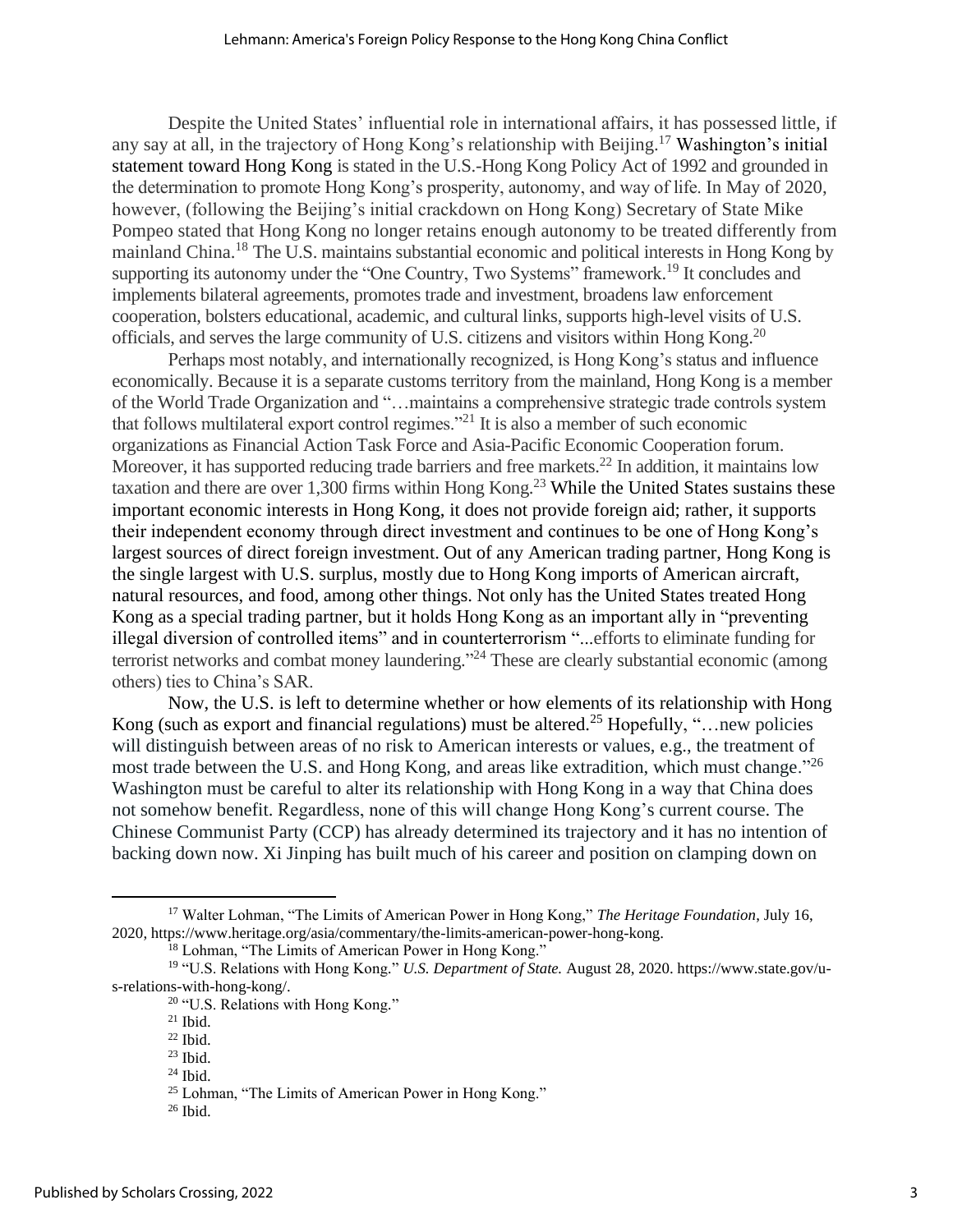liberty on the mainland, making the stakes are far too high for any subversion on the part of Hong Kong.<sup>27</sup>

If then, Hong Kong's course is already determined, why does U.S. foreign policy matter? Certainly, there is economic value in the U.S.-Hong Kong relationship, but if Washington really has no say, what is the significance in any foreign policy at all? While it is unlikely that U.S. policy changes will alter Hong Kong's current course, U.S. action still matters as it sends a message, one way or another, to the rest of the world of what the U.S. truly believes about liberty, and exactly how much an authoritarian regime can be pushed back against. As a sovereign nation, it is the United States' sovereign right to declare its reasons for enmity or amity.<sup>28</sup> The reasons behind these, any collaboration or balance of interests on the part of the U.S., are grounded entirely in its fundamental values of unalienable rights and the government's role to protect those rights. China based on Confucianism, and the U.S. grounded in unalienable rights and liberty do not need to have a hostile relationship. Indeed, a good deal of international relations is nations standing by their beliefs, uncompromisingly, while waiting for other to change of compromise. This being said, the United States has the right to set limits as it stands by its ideology. Washington is open to better and closer relations with China, if it demonstrates a greater respect for human rights and liberty.<sup>29</sup>

Although Congress signed the Hong Kong Human Rights and Democracy Act, there have been other acts that addressed technology and trade passed at the same time.<sup>30</sup> In other words, the U.S. has wavered among economics, geopolitics, and human rights with China, and it is reasonable that the PRC would believe that the U.S. cares about human rights as much as it cares about business.<sup>31</sup> Tech companies from the U.S. have pulled out of Hong Kong, not to mention the NBA showing support of, or at least submission to China.<sup>32</sup> In truth, Washington D.C. needs to make a decision to contest the challenges China presents to its interests, whether globally through the Belt and Road Initiative, or domestically through its soft power of "Confucian Institutes."<sup>33</sup> Challenging China is asserting United States' rights as a sovereign state to make known its stance behind enmity and amity decisions.

## **What Can the U.S. Do?**

Beijing and Washington have cooperated on issues in the past, but there are unresolved concerns such as China's trade surpluses and possession and sale of nuclear technology, not to mention its recent deception over the global pandemic<sup>34</sup> that muddied the relationship and made foreign policy towards China exceedingly difficult.<sup>35</sup> Washington placed sanctions on China to push it to honor fair trade and respect intellectual property rights in addition to banning products

<sup>27</sup> Lohman, "The Limits of American Power in Hong Kong."

<sup>&</sup>lt;sup>28</sup> George Paik, "Why Hong Kong Really Matters to Americans," Foreign Policy Association, November 4, 2019, https://foreignpolicyblogs.com/2019/11/04/why-hong-kong-really-matters-to-americans/.

<sup>&</sup>lt;sup>29</sup> Paik, "Why Hong Kong Really Matters to Americans."

<sup>30</sup> Ibid.

 $31$  Ibid.

 $32$  Ibid.

<sup>33</sup> Ibid.

<sup>34</sup> Kurt Zindulka, "China Lied, People Died: Five Eyes Report Details CCP Coronavirus Cover-Up," *Breitbart,* May 2, 2020, https://www.breitbart.com/europe/2020/05/02/intelligence-report-details-howchina-covered-up-coronavirus-outbreak/.

<sup>35</sup> Cornelia Meyers, "The U.S. and China: In a Relationship, but it's Complicated," *Arab News,* July 3, 2021, https://www.arabnews.com/node/1675631.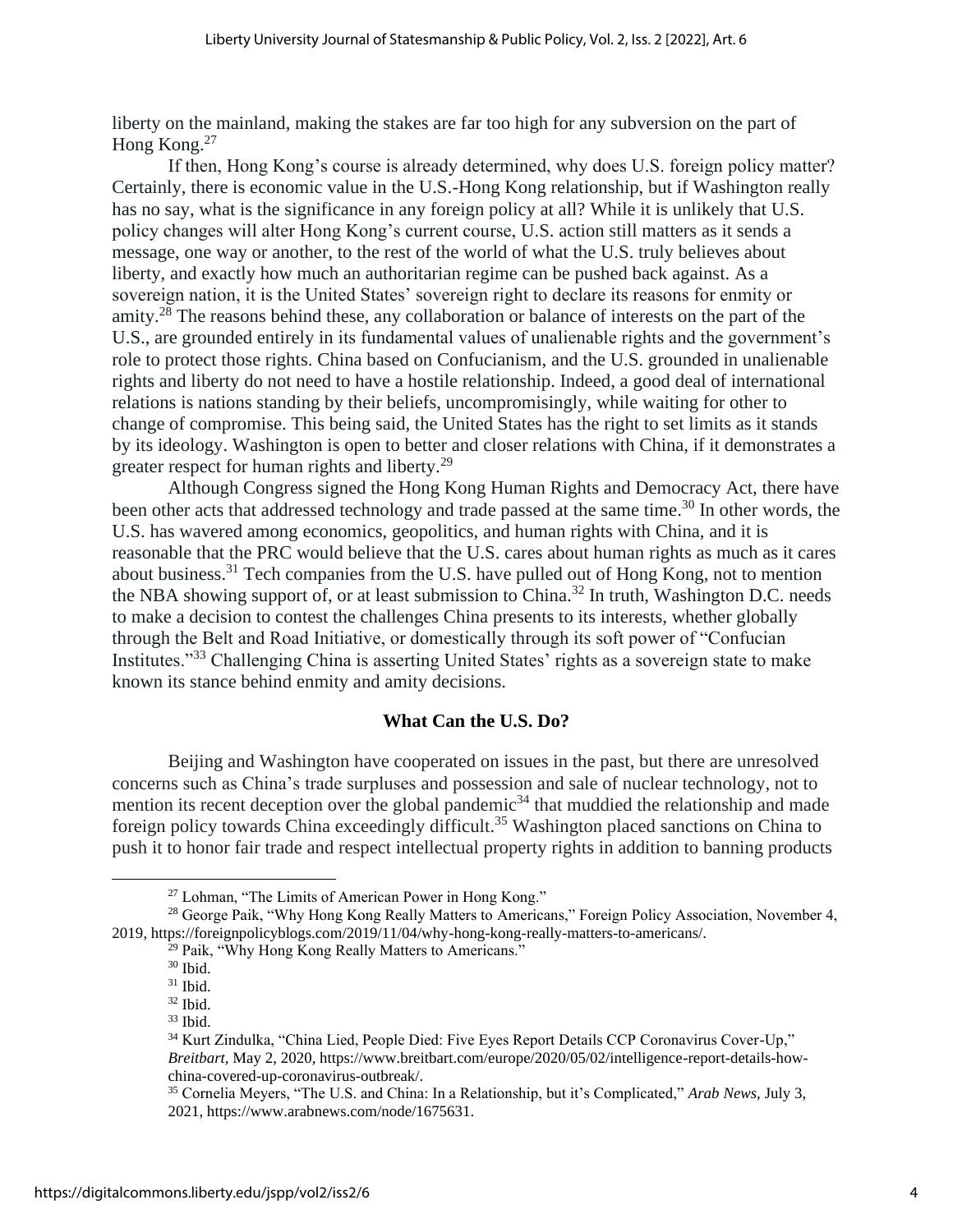from Chinese companies, such as Huawei.<sup>36</sup> However, one of the greatest banes to the U.S.-China relationship is human rights. China has an extensive rap sheet of human rights abuses, from political and religious persecution to detaining minority groups in re-education and labor camps.<sup>37</sup> In Hong Kong, the Chinese state has steadily increased its repressive authoritarian tactics, especially through its police force which regularly assaults both protestors and bystanders.<sup>38</sup>

Ultimately, the international community has no say in the course that Beijing has planned for Hong Kong well before the protests began, and neither does the U.S.<sup>39</sup> Because Beijing is vague in its policy-making process (demonstrated in articles in Basic Law that make provision for Beijing to interpret it as it sees fit), it is difficult to pinpoint the exact intentions of the Chinese government, such as passing the national security law and the Handover agreement itself. and implement its true intentions. The Brooking institute observes that Beijing's "…imposition of its will on Hong Kong as a morality play with good versus evil undertones" is a common interpretation.<sup>40</sup> In fact, this position supports the theory that Beijing has always desired to suppress Hong Kong and erase its special distinction from other Chinese cities.<sup>41</sup> If this could be achieved, it is speculated that Beijing could guarantee that its Special Administrative region "…did not serve as an inspiration for Chinese citizens desiring greater freedom to express their views, practice their religion, access information from around the world, and protest injustice."<sup>42</sup> In short, according to this argument, Beijing merely accepted the terms at the Handover in 1997 because it was not ideologically or militarily strong enough at the time to push back and assert its will.<sup>43</sup>It can be reasonably concluded that China never intended to keep its word in the first place. Consequently, war is not a wise option as Beijing will certainly resist even the slightest show of outside force.<sup>44</sup> It could confidently be expected that China might increase actions such as human rights violations in retaliation to any show of military force. During the CCP's recent 100<sup>th</sup> anniversary, President Xi Jinping stated, "We will never allow anyone to bully, oppress, or subjugate China. Anyone who dares try to do that will have their heads bashed bloody against the Great Wall of Steel forged by over 1.4 billion Chinese people."<sup>45</sup>

Tibet further provides a clear example of actions by the Chinese state that demonstrate predictable patterns in Hong Kong, giving reason to assume China's future actions. While Beijing has not maintained the same military presence in Hong Kong as it has in Tibet, it has been greatly resistant in giving up its claim over the region. Human rights abuses and the mother-child philosophy have not just occurred within Hong Kong, nor is the spread of authoritarianism merely theoretical. China has viewed Tibet in much of the same way. Beijing

<sup>36</sup> Meyers, "The U.S. and China: In a Relationship, but it's Complicated,"

<sup>37</sup> Joshua Wong, "China is Committing Human Rights Abuses in Hong Kong," *Aljazeera,* April 18, 2020, https://www.aljazeera.com/indepth/opinion/china-committing-human-rights-abuses-hong-kong-200408083726463.html.

<sup>38</sup> Wong, "China is Committing Human Rights Abuses in Hong Kong."

<sup>39</sup> Lohman, "The Limits of American Power in Hong Kong."

<sup>40</sup> Ryan Hass, "Why Now? Understanding Beijing's New Assertiveness in Hong Kong," Brookings Institute, July 17, 2020, https://www.brookings.edu/blog/order-from-chaos/2020/07/17/why-now-understandingbeijings-new-assertiveness-in-hongkong/.

<sup>&</sup>lt;sup>41</sup> Hass, "Why Now? Understanding Beijing's New Assertiveness in Hong Kong,"

 $42$  Ibid.

 $43$  Ibid.

<sup>44</sup> Bandow, "America Can't Save Hong Kong."

<sup>45</sup> Robin Brant, "CCP 100: Xi Warns China Will Not be 'oppressed' in Anniversary Speech," July 1, 2021, https://www.bbc.com/news/world-asia-china-57648236.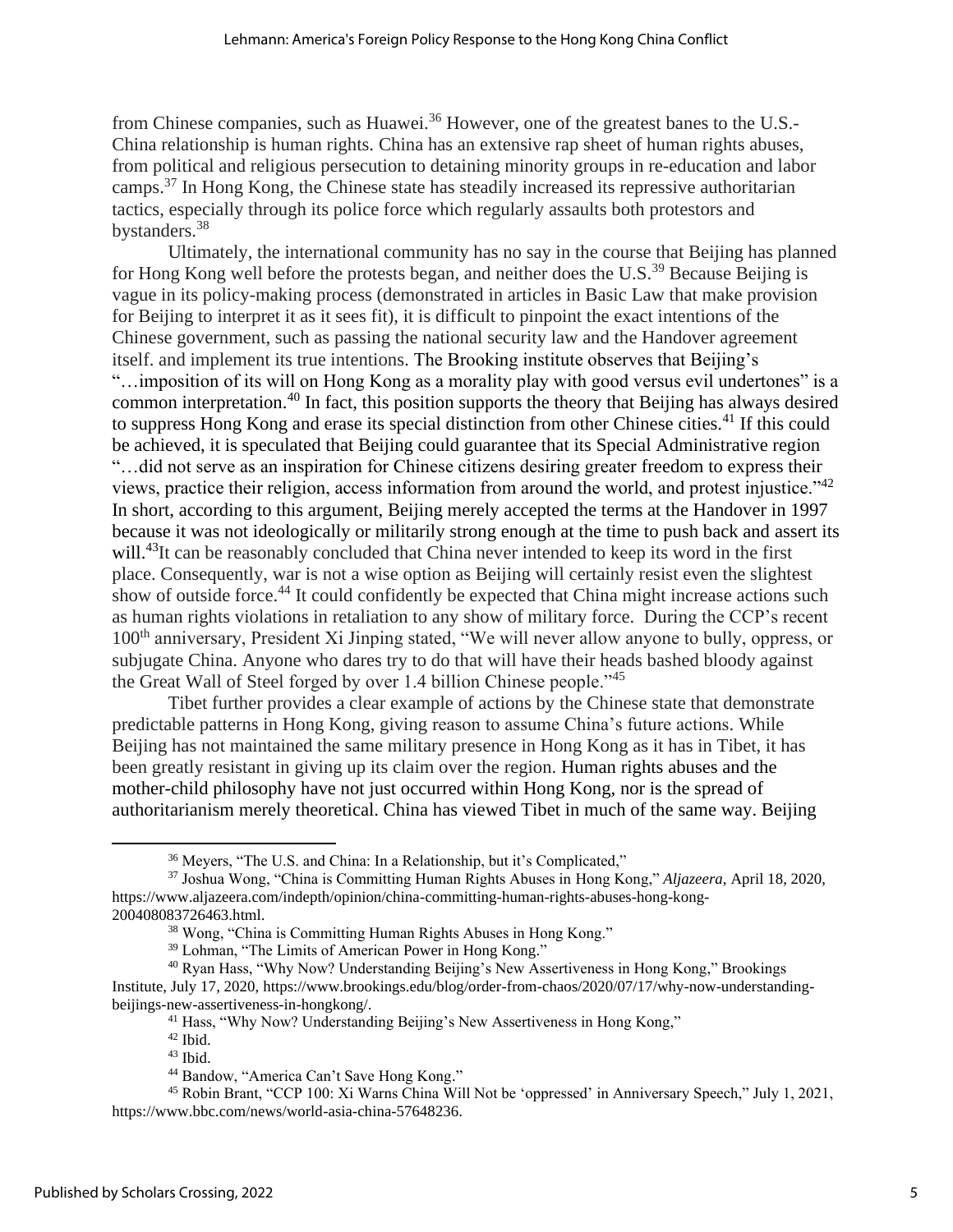maintains that Tibet has always been a part of the "motherland" and forced it into annexation in 1951.<sup>46</sup> Tibetans attempted to regain their independence in 1959 but were quickly repressed.<sup>47</sup> Likewise, the CCP has always considered Hong Kong as part of the motherland, and has taken overt action to suppress any opposition with the national security bill and recent arrests of individuals in the opposition movement. Beijing is also not expected to accept democracy because that ruins the regime's "…long-term determination to reconstitute historic China. The loss of prestige would be enormous."<sup>48</sup> Outright demands or pressure of Beijing will only solidify losing any glimmer of change.<sup>49</sup> This was clearly observed in the aggressive response to the protests and the change in Hong Kong's electoral rules to squash any opposition. While the U.S. does have success with helping such countries as South Korea maintain freedom, and promoting the successful independence of such autonomous regions like Taiwan, in the case of Hong Kong, the SAR has no recourse, and the international community, is mostly resigned to watch.

Isolationists would argue that it is not prudent to become involved in another state's internal affairs, and this is entirely reasonable. In the grand scheme of international relations and to that end, geopolitics, why should a country stick its neck out for citizens that are not its own? However, giving up benefits and accepting the cost of unfriendliness (or even hostility) the more China suppresses freedom and squelches human rights, is not at all intervening in its internal affairs.<sup>50</sup> In fact, it is quite the opposite, and if anything, is standing by the founding creed of the United States. Writing for the Foreign Policy Association, George Paik noted, "Our founding creed may tend to undermine non-democratic regimes, but asserting our nature as we shape external relations."<sup>51</sup> This is merely shaping U.S. foreign policy in such a way that makes Washington's terms clear, while maintaining consistency with the founding ideology that makes up the core of the United States. What can the U.S. do? The United States can, and ought to, take a firm stance in favor of protecting human rights and civil liberties. No compromise. That way, it would not only continue with U.S. ideals and core ideology, but it would also reduce the whiplash caused by foreign policy with China. Instead of bouncing back and forth between economics, and human rights (not to mention geopolitics, such as in the South China Sea), foreign policy with China would be direct and on no uncertain terms. Evolve by protecting human rights and liberty, and Washington will support free trade and investment. Otherwise, the U.S. will count the loss and stand by its foundation.

## **How the United States Should Respond to the Hong Kong-China Conflict**

Should the U.S., in fact, do anything at all? The main objective of American foreign policy on this issue would be to preserve as much life as possible, while working to prohibit the spread of authoritarianism. Hong Kong is mostly a lost cause, in the sense of keeping it entirely autonomous. In dealing with Beijing, Washington must be careful that any form of push back does not result in greater loss of human life, nor such a closed off Beijing that diplomacy is ruled null. While the U.S. does not have the end-all answer, Bandow noted, "The U.S. can help. But

<sup>46</sup> Peter Hessler, "Tibet Through Chinese Eyes," The Atlantic, February 1999, https://www.theatlantic.com/magazine/archive/1999/02/tibet-through-chinese-eyes/306395/.

<sup>47</sup> "Tibet Profile," BBC News, April 26, 2019, https://www.bbc.com/news/world-asia-pacific16689779.

<sup>48</sup> "Tibet Profile," BBC News.

 $49$  Ibid.

<sup>50</sup> Paik, "Why Hong Kong Really Matters to Americans."

 $51$  Ibid.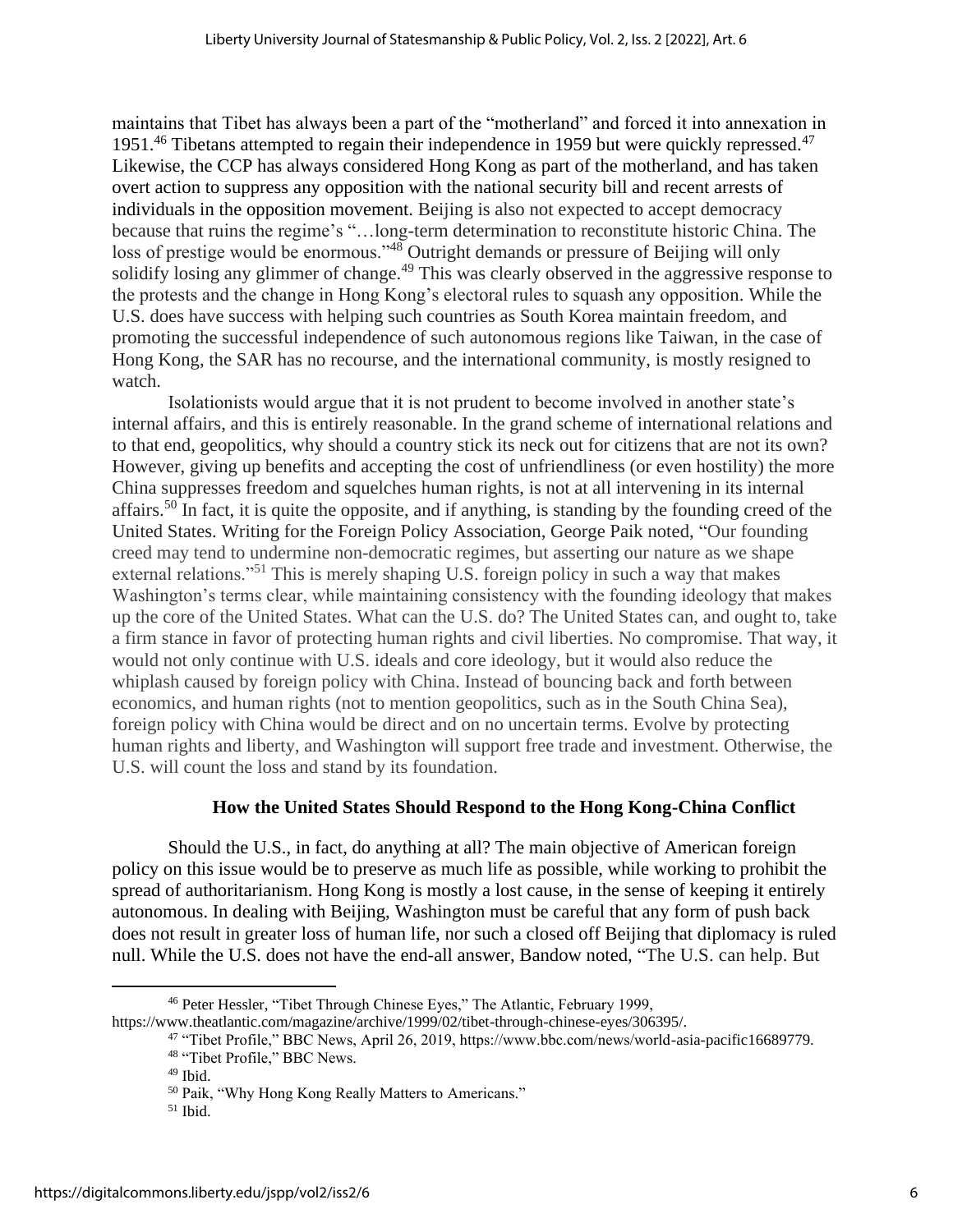not by overt, dramatic intervention, which is unrealistic and would force China's hand, ensuring an even tougher and more permanent clampdown."<sup>52</sup> In other words, the U.S. cannot, and it would be prudent if it did not, directly insert itself into the situation.

While Beijing retains the authority to do what it wants with Hong Kong given its loss of trust and credibility in the international sphere offers a chance for the U.S. to unify other states to combat Chinese policy. Already, twenty five countries, including the United Kingdom, Germany, Canada, Japan, France, and Australia (all U.S. allies) openly oppose China's actions.<sup>53</sup> Doing so is certainly a multilateral job.<sup>54</sup> This is because China is strategically leveraging its economic expertise by taking advantage of international economic weaknesses among U.S. allies.<sup>55</sup> The United States must acknowledge China's presence in the international community, but focus on influencing it towards freedom and international cooperation.<sup>56</sup> In order to work towards accomplishing this, the United States and its allies ought to focus on influencing stronger relationships between European and Indo-Pacific allies, facilitating innovation that will provide significant advantages over China's technological influence, and centering and strengthening the defense and domestic resilience of U.S. allies.<sup>57</sup> The U.S. and its allies are positioned well to confront the China challenge, however, they must be of one mind, explicitly clear on their positions of their relationships with China.<sup>58</sup>

Because of its actions in Hong Kong, and most recently with COVID-19, Beijing's image has noticeably declined.<sup>59</sup> "Ironically, Hong Kong's best hope is the *threat* of economic retaliation by a broad coalition led by America focused on vital redlines protecting essential liberties, not democracy or independence."<sup>60</sup> What matters most to China in its relationship with Hong Kong is its "…existing financial exposure to Hong Kong – companies on the Hong Kong stock exchange and the stock-connect schemes that enable international traders to invest in Chinese stocks..." is of the utmost importance."<sup>61</sup> The U.S. and the rest of the world have treated Hong Kong's economy entirely different from that of the mainland. Relegating Hong Kong's economy like the rest of the mainland would threaten great economic loss to China. Furthermore, should Hong Kong not be able to clear American or other currency, investors will go elsewhere, therefore removing international investment exposure away from Chinese businesses.<sup>62</sup> The Cato Institute quoted a study by the Hong Kong Watch that found, "The issue is less current production than access to Western capital through Hong Kong," and this would be especially tough to swallow in the wake of the economic damage caused by the COVID-19 issue.<sup>63</sup>

<sup>58</sup> Ibid.

<sup>52</sup> Bandow, "America Can't Save Hong Kong."

<sup>53</sup> Eleanor Albert, "Which Countries Support the New Hong Kong National Security Law?" *The Diplomat*, July 6, 2020, https://thediplomat.com/2020/07/which-countries-support-the-new-hong-kong-national-security-law/.

<sup>54</sup> Lindsay W. Ford and James Goldgeier, "Retooling America's Alliances to Manage the China Challenge," Brookings Institute, January 25, 2021, https://www.brookings.edu/research/retooling-americasalliances-to-manage-the-china-challenge/.

<sup>55</sup> Ford and Goldgeier, "Retooling America's Alliances to Manage the China Challenge."

<sup>56</sup> "The State of U.S.-China Relations," Wilson Center, April 3, 2003,

https://www.wilsoncenter.org/article/the-state-us-china-relations.

<sup>57</sup> Ford and Goldgeier, "Retooling America's Alliances to Manage the China Challenge."

<sup>59</sup> Bandow, "America Can't Save Hong Kong."

 $60$  Ibid.

<sup>61</sup> Eamon Barrett, "'Nuclear Option': How the U.S. Could Leverage Hong Kong to Hurt Beijing*," Fortune,* May 29, 2020, https://fortune.com/2020/05/29/trump-china-announcement-hong-kong/.

<sup>62</sup> Barrett, "'Nuclear Option': How the U.S. Could Leverage Hong Kong to Hurt Beijing*,"*

<sup>63</sup> Bandow, "America Can't Save Hong Kong."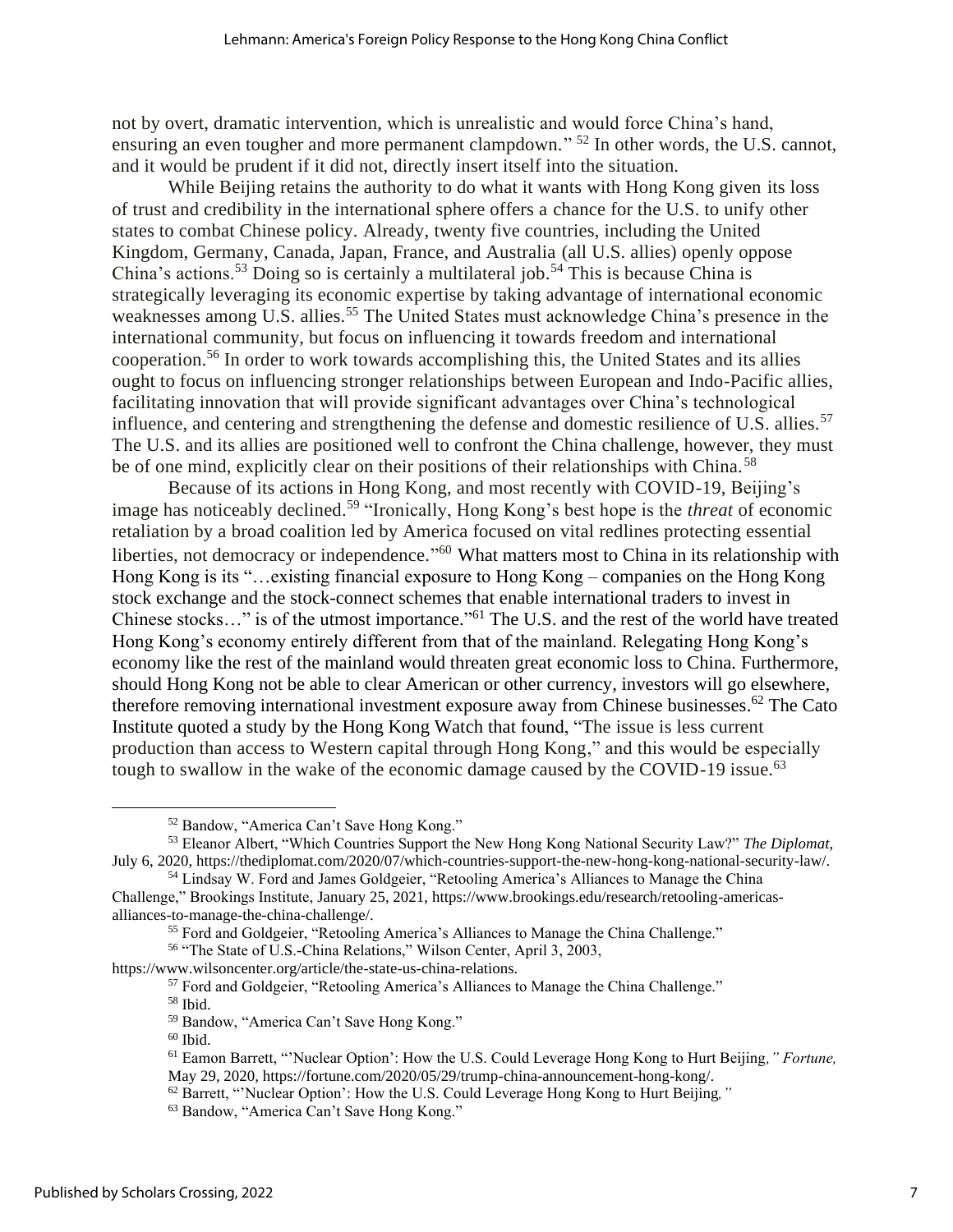Removing international investment and currency from the reach of China's economy would further bolster alliance among the U.S. and its allies economically. It would further counter China's leveraging of financial fissures among allies, and deal a blow to the Chinese economy. In short, Hong Kong may just be the United States' best bargaining chip to influence human rights in China, as well as guiding economic relationships. This is indeed tricky, as China has increasingly been shutting down businesses in Hong Kong, and even on the mainland, that have become to big to control. It is still to be determined even, just how much Beijing cares about business in Hong Kong, as what is exposed to the rest of the world's investment may start to grow out of China's reach.

Key, however, is for the United States to allow its allies rely less on the U.S. itself, and take greater lead in their own regions and defense.<sup>64</sup> It must encourage its allies out of a supporting role and into one that shares the defense burden equally.<sup>65</sup> In addition, U.S. allies must be enabled to obtain the capabilities and resources they need to deter Beijing.<sup>66</sup> According to the Brookings Institute, avenues for this should include, "breaking down outdated bureaucratic hurdles, export control rules, and technology transfer restrictions that can make it difficult for U.S. allies to compete more effectively with Beijing."<sup>67</sup> United States leadership is important, and indeed influential. However, it cannot be everywhere at once, nor is it aware of everything that occurs. In order to be the most effective in influencing China towards greater freedom and respect for human rights, the United States must work with and rely on its allies.

The United States must be resolute in its intolerance for issues such as human rights violations and in its stand against authoritarianism. However, it must maintain the delicate balance between assertion and repeal because China may view U.S. action in Hong Kong in a more threatening light than it already does.<sup>68</sup> The same goes with the U.S.-China relationship. If anything, it would be beneficial for the U.S. to maintain as open of a relationship with China as possible and preserve as much of a productive and influential presence in Hong Kong as it can.<sup>69</sup> Doing so is a much more efficient strategy to prevent worse outcomes,<sup>70</sup> by keeping an open avenue for dialogue between the U.S. and China. That way, influence towards freedom and respect for human rights can make its way into China. Moreover, the U.S. and the West must keep in mind the future of the next generation of Hong Kongers, as they will undoubtedly impact the future of Hong Kong.<sup>71</sup> While China is treating Hong Kong as a purely internal issue that must be free of international influence, its overreach could be used to "…galvanize greater international coordination of positions and actions in China."<sup>72</sup> For example, Washington might consider building off of the efforts of the G-7 Summit, encouraging Beijing to consider moderation with the national security law.<sup>73</sup> While the United States cannot remove Hong Kong from China, it can lead a unified West in the pursuit of protecting innocent human life and standing in defense of civil liberties.

<sup>64</sup> Ford and Goldgeier, "Retooling America's Alliances to Manage the China Challenge."

<sup>&</sup>lt;sup>65</sup> Ibid. <sup>66</sup> Ibid.

 $67$  Ibid.

<sup>68</sup> Hass, "Why Now? Understanding Beijing's New Assertiveness In Hong Kong."

<sup>69</sup> Hass, "Why Now? Understanding Beijing's New Assertiveness In Hong Kong."

 $70$  Ibid.

 $71$  Ibid.

 $72$ Ibid.

 $73$  Ibid.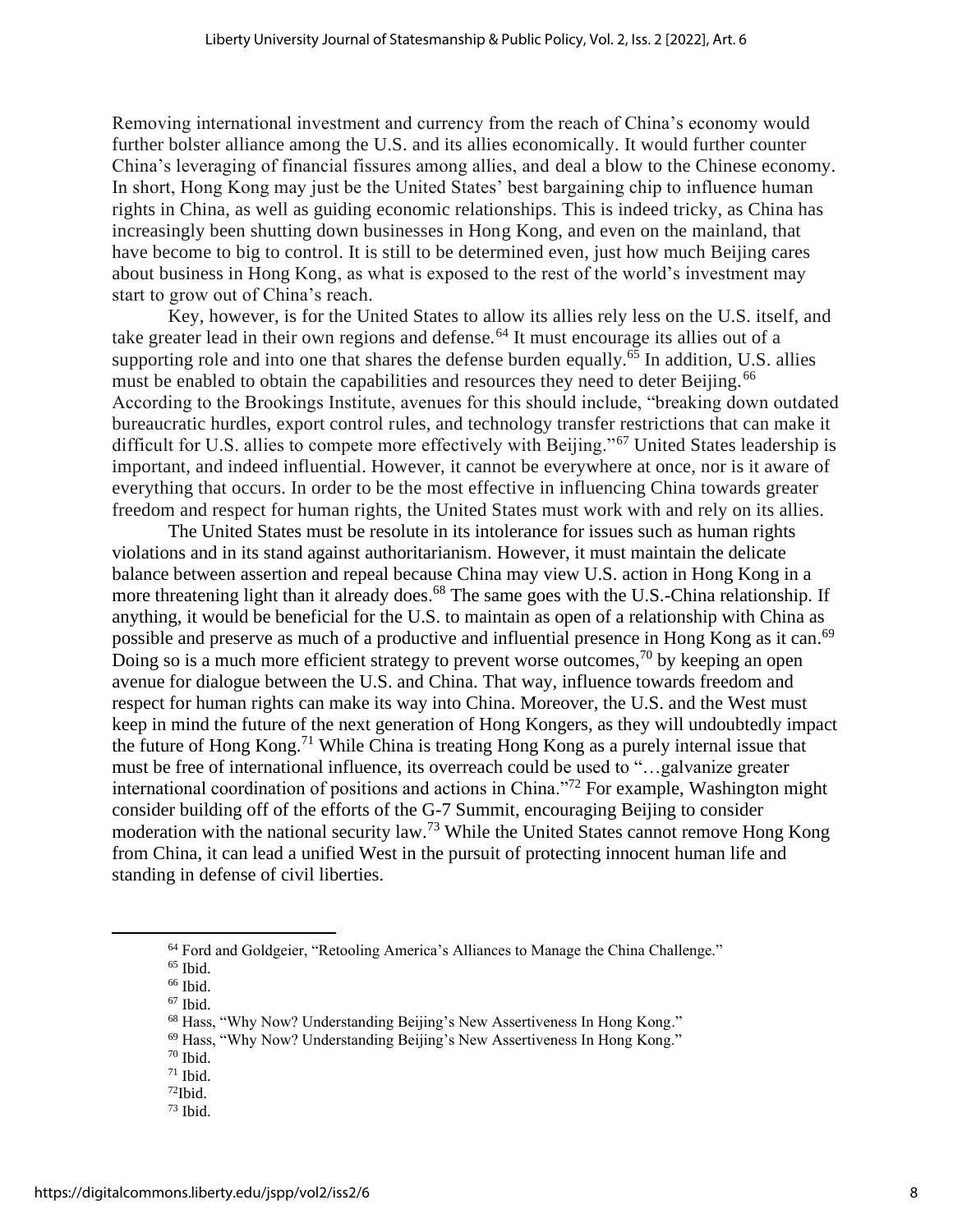#### **Conclusion**

Hong Kong activist, Joshua Wong boldly stated, "The international community must intervene because this is about the expansion of authoritarianism everywhere."<sup>74</sup> Indeed, this is what the China-Hong Kong conflict is truly about. As Wong stated, the fight does not stop with Hong Kong, it must continue to push back authoritarianism so that people can live free. The United States, while it does not have a direct say in the future of Hong Kong, ought to clearly communicate that it will not stand for human rights violations or the bloodshed of innocent people. Moreover, the U.S. is a leader in the international community, and is positioned to rally and lead its allies in the fight against oppressive governance that stamp out freedom. The U.S. has great influence, and this has the potential to be used in such a way to lead the fight to protect civil liberties. China's human rights violations and suppressive actions against Hong Kong (as well as Tibet and Taiwan) should not be treated as a random foreign policy issue, as also threatens citizens of the U.S. where companies and universities are susceptible to influence from Beijing.<sup>75</sup> China's undermining of human rights and push of authoritarianism are global, and the repercussions of them spreading will be global as well.<sup>76</sup>

<sup>74</sup> Joshua Wong, "China is Committing Human Rights Abuses in Hong Kong," Al-Jazeera News, April 18, 2020, https://www.aljazeera.com/indepth/opinion/china-committing-human-rights-abuseshong-kong-200408083726463.htm

<sup>75</sup> Sophie Richardson, "Biden Must Stand Up to China on Human Rights," *Human Rights Watch*, November 27, 2020, https://www.hrw.org/news/2020/11/27/biden-must-stand-china-human-rights.

<sup>76</sup> Richardson, "Biden Must Stand Up to China on Human Rights."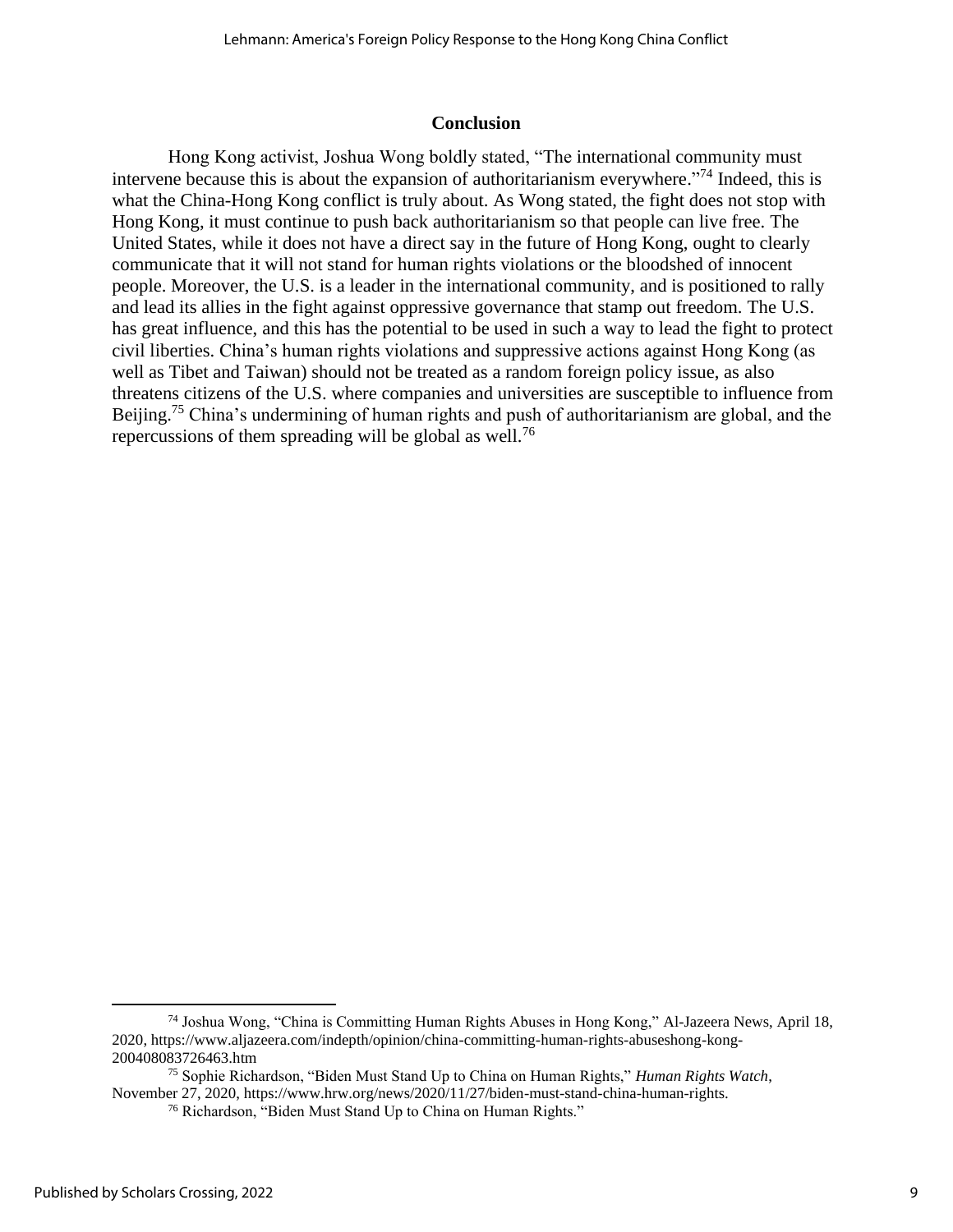## **Bibliography**

- Albert, Eleanor and Lindsay Maizland. "Democracy in Hong Kong." *Council on Foreign Relations*. February 17, 2021. https://www.cfr.org/backgrounder/democracy-hong-kong.
- Albert, Eleanor. "Which Countries Support the New Hong Kong National Security Law?" *The Diplomat*. July 6, 2020. https://thediplomat.com/2020/07/which-countries-support-thenew-hong-kong-national-security-law/.
- Bandow, Doug. "America Can't Save Hong Kong." *Cato Institute.* June 4, 2020. https://www.cato.org/commentary/america-cant-save-hong-kong.
- Barrett, Eamon. (2020). "'Nuclear Option': How the U.S. Could Leverage Hong Kong to Hurt Beijing*." Fortune.* May 29, 2020. https://fortune.com/2020/05/29/trump-chinaannouncement-hong-kong/.
- Ford, Lindsay W. and James Goldgeier. "Retooling America's Alliances to Manage the China Challenge." Brookings Institute. January 25, 2021. https://www.brookings.edu/research/retooling-americas-alliances-to-manage-the-chinachallenge/.
- Hass, Ryan. "Why Now? Understanding Beijing's New Assertiveness In Hong Kong." July 17, 2020. *Brookings Institute.* https://www.brookings.edu/blog/order-fromchaos/2020/07/17/why-now-understanding-beijings-new-assertiveness-in-hong-kong/.
- "Historic Documents: The Monroe Doctrine." USHistory.org. n.d. https://www.ushistory.org/documents/monroe.htm.
- Lau Yiu-Man, Lewis. "Hong Kong and the Independence Movement that Doesn't Know Itself." *The New York Times*. September 27, 2019. https://www.nytimes.com/2019/09/27/opinion/hong-kong-umbrella.html.
- Li, Jeff. "Hong Kong-China Extradition Plans Explained." *BBC News*. December 13, 2019. https://www.bbc.com/news/world-asia-china-47810723.
- Lohman, Walter. "The Limits of American Power in Hong Kong." *The Heritage Foundation*. July 16, 2020. https://www.heritage.org/asia/commentary/the-limits-american-powerhong-kong.
- Meyers, Cornelia. "The U.S. and China: In a Relationship, but it's Complicated." *Arab News.*  July 3, 2021. https://www.arabnews.com/node/1675631.
- Paik, George. "Why Hong Kong Really Matters to Americans." Foreign Policy Association. November 4, 2019. https://foreignpolicyblogs.com/2019/11/04/why-hong-kong-reallymatters-to-americans/.